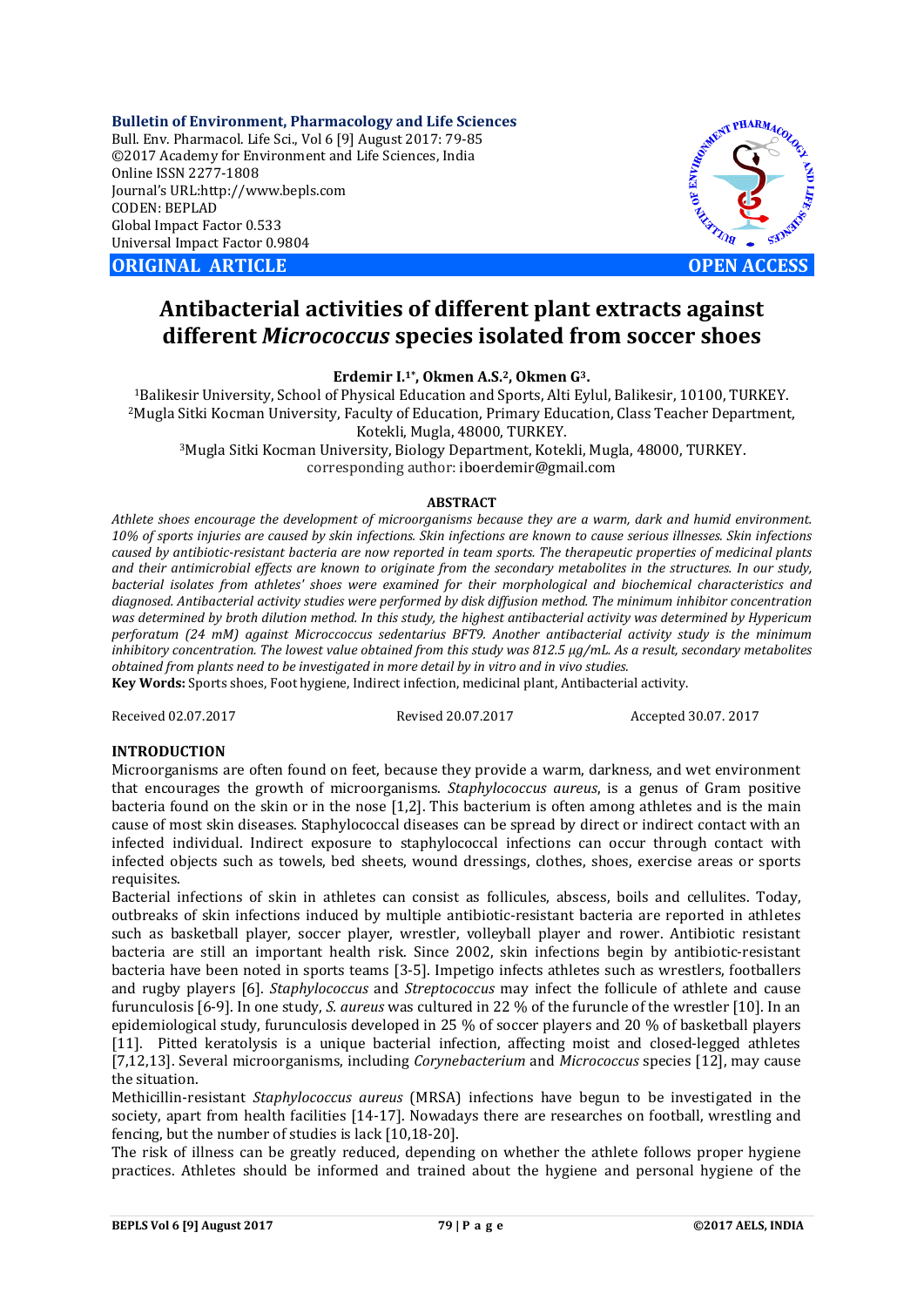sporting goods they use. This lack of information has prompted scientists in recent years to search for new cures in the treatment of these diseases. Medical plants are a rich source of biologically active compounds, and are a very effective and powerful source of medicine [21]. According to the WHO (World Health Organization), medical plants will be a good resource of medicines. For this reason, the characteristics, safety and effectiveness of plants must be well understood and researched [22].

*Lavandula* L., a member of the *Labiateae* family, is naturally distributed in many parts of the world [23,24]. *L. stoechas* has two subspecies in Anatolia, subsp. *stoechas* and subsp. *cariensis* [25]. *Plantago major* L. plant is a plant of the Plantaginaceae family [26], which can grow in the soil up to 3500 m above sea level [27]. *Arbutus andrachne* L. belongs to the family of Ericaceae, is distributed in the coastal regions of Anatolia and has edible fruits. *Hypericum perforatum* L., a representative of the family Hypericaceae, has been used as a medicinal plant for many years [28]. *Anthemis* L. (Asteraceae) is referred to in Turkey as 81 taxa covering 51 species, 29 of which are endemic to Turkey. *Allium sphaerocephalon* herbaceous, large and annual plant. It lives on sun-exposed rocky slopes, sandy ground, vineyards and dry bush habitats [29]. The *Urtica dioica* plant belongs to the family *Urticaceae* and is a plant that grows at a height of 0 to 1800 m. It is also known for its distraught, thorny nettles, thorny thorns, gooseberry names. In the literature, it has been found that there is little work to be done on the exposure of athletes to indirect infections [30]. Hygiene is also an important factor in performance and efficiency of the athlete. Considering the money spent on raising the athlete and the transfer fees paid to the athletes, hygiene is an important precaution. For this reason, more detailed researches on hygiene and sports subjects should be done. For this reason, our aim in the study is to make antibacterial activity tests *in vitro* using extracts of various medical plants grown in Turkey. This study will determine the antibacterial effects of different plant extracts against different *Micrococcus* species isolated from athlete shoes and contribute to the lack of information on this subject.

#### **MATERIAL AND METHODS Sample Collection**

# **Organism**

In this study, bacteria were isolated from totally 28 soccer players (swabs from the shoes after rivalry). positive for Gram positive cocci were included. Isolates were gathered from soccer players after game at Balikesir Spor soccer team (U-16 and U-17) in Balikesir, Turkey in 2014 "It was obtained from Dr. Ahmet Sadan Okmen's previous work". Identification of all bacteria was carried out by Assoc. Prof. Dr. Gulten Okmen (University of Mugla Sitki Kocman).

### **Plant materials**

The plant samples were collected from April-July 2014 in the provinces of Mugla, Kusadasi, Hatay and Hakkari in Turkey. Nine plants were analyzed in our study. The species including; *Hypericum perforatum* L. subsp. *veranese* (Schrant) H. Lindb.; *Plantango major*, *Arbutus andrachne*, *Anthemis chia* L., *Anthemis sp., Lavandula steochas, Crepis sancta, Urtica dioica, Allium sphaerocephalon.* The identity was confirmed by Dr. Olcay CEYLAN, Mugla Sitki Kocman University. The materials were stored at the Herbarium of Department of Biology [25].

### **Identification of Organism**

Pure cultures developed on Nutrient Agar (Merck) for 24h at 37° C were subjected to biochemical assays for identification. The identification of isolates was carried out by Assoc. Prof. Dr. Gülten Okmen using traditional methods [31-33].

## **Plant Extraction**

Firstly, the plant material has been completely washed with sterile distilled water and 2-3 times flowing water, then fresh plant materials are air dried. The dried plants were then pulverized in a agitator. All of dried plants were stocked at 4° C and the samples to analysis were prepared at room temperature. Then dried and pulverized samples were extracted with methanol by Soxhlet apparatus and the extracts were all evaporated after 4 hours' duration. The extracts were then dissolved in their own dissolver and stored in 25 mL sterile opaque bottles at the refrigerator temperature until further use.

### *In vitro* **antibacterial activity tests**

The selection of the bacteria used in the study was made randomly and It was 8. The extracts obtained from medical plants have been tested against bacteria. Antibacterial activity tests were performed by Kirby-Bauer method. Methanol extracts were used for extractions. Bacteria were inoculated on Mueller-Hinton agar plaque (MHA, Merck) and they were incubated at 37° C [34]. All bacterial broth cultures were set to 0.5 McFarland and used as active cultures in experiments. The experiments will be carried out in three parallel form. After incubation, the inhibition zones formed are recorded in mm. In our experiments, methanol was used as a negative control and antibiotics were used as positive controls. These antibiotics are oxacillin (5μg), vancomycin (30μg), and erythromycin (15μg).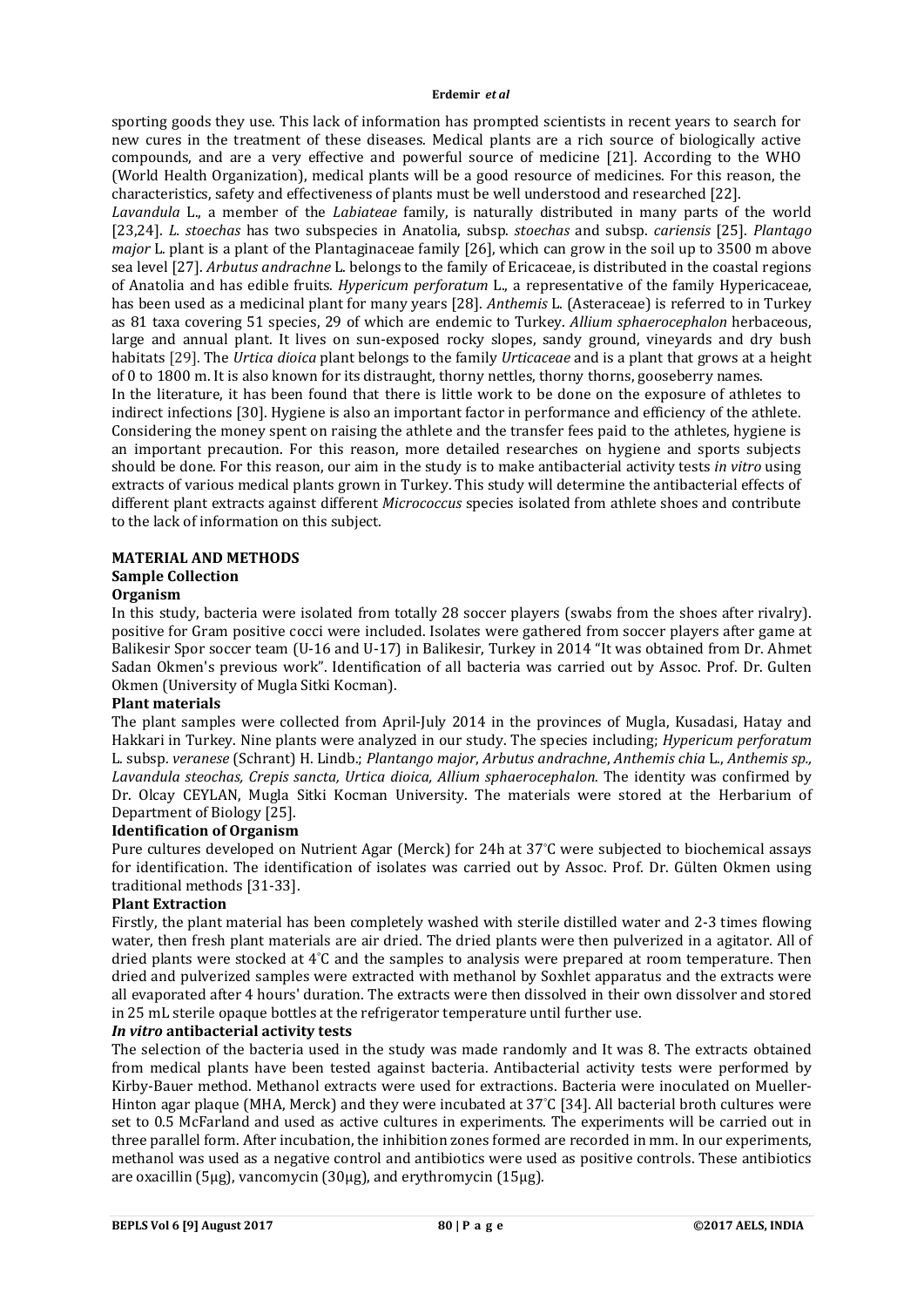# **Detection of Minimum Inhibitory Concentration (MIC)**

MIC test was applied to plant extracts as other antibacterial activity test. These tests were performed with broth dilution experiments as explained in CLSI standards [35,36]. These tests were accomplished on each extract. The final concentrations of extracts are 6500, 3250, 1625, 812.5, and 406.25 μg/mL.

# **RESULTS**

Bacteria used in the study are 8, all Gram positive and cell morphology is coccus. In addition, all of the isolates have catalase enzyme and mannitol and glucose fermentation are negative. Biochemical properties of isolates are given in Table 1. Isolated bacteria; *Micrococcus sedentarius* BFT8, *Micrococcus sedentarius* BFT9, *Micrococcus luteus* BFT10, *Micrococcus varius* BFT12, *Micrococcus luteus* BFT15, *Micrococcus luteus* BFT22, *Micrococcus sedentarius* BFT23 and *Micrococcus sedentarius* BFT28.

|                         |                 | <b>rapic I</b> ntrol photogreat and bioenemical endracteristics of bacteria isolated from atmetic shoes. |            |           |                 |           |                |         |              |
|-------------------------|-----------------|----------------------------------------------------------------------------------------------------------|------------|-----------|-----------------|-----------|----------------|---------|--------------|
|                         |                 |                                                                                                          |            |           |                 | Yellow    |                |         |              |
|                         | Gram            | Colony                                                                                                   | Cell       | Catalase  | <b>Mannitol</b> | pigment   | <b>Oxidase</b> | Simons' | Glucose      |
| <b>Bacteria</b>         | <b>Reaction</b> | morphology                                                                                               | Morphology | activity  | fermentation    | presence  | activity       | citrate | fermentation |
| M. sedentarius<br>BFT8  | $^{(+)}$        | Yellow/Round/<br>Flat/Domed                                                                              | Cocci      | $\ddot{}$ |                 | $\ddot{}$ |                |         |              |
| M. sedentarius<br>BFT9  | $^{(+)}$        | Yellow/Round/<br>Flat/Domed                                                                              | Cocci      | $\ddot{}$ |                 | $\ddot{}$ |                |         |              |
| M. luteus<br>BFT10      | $^{(+)}$        | Yellow/Round/<br>Flat/Domed                                                                              | Cocci      | $\ddot{}$ |                 | $\ddot{}$ | $+$            |         |              |
| M. varians<br>BFT12     | $(+)$           | Yellow/Round/<br>Rough /Domed                                                                            | Cocci      | $\ddot{}$ |                 | $\ddot{}$ |                |         | $\ddot{}$    |
| M. luteus<br>BFT15      | $^{(+)}$        | Light Yellow/Round/<br>Flat/Domed                                                                        | Cocci      | $\ddot{}$ |                 | $\ddot{}$ | $\ddot{}$      |         |              |
| M. luteus<br>BFT22      | $^{(+)}$        | Yellow/Round/<br>Flat/Domed                                                                              | Cocci      | $\ddot{}$ |                 | $\ddot{}$ | $\ddot{}$      |         |              |
| M. sedentarius<br>BFT23 | $^{(+)}$        | Yellow/Round/<br>Flat/Convex                                                                             | Cocci      | $\ddot{}$ |                 | $\ddot{}$ |                |         |              |
| M. sedentarius<br>BFT28 | $^{(+)}$        | Yellow/Round/<br>Flat/Domed                                                                              | Cocci      | $\ddot{}$ |                 | $\ddot{}$ |                |         |              |

**Table 1.** Morphological and biochemical characteristics of bacteria isolated from athletic shoes.

When the data obtained from this study were taken in consideration, the results of antibacterial activity were recorded as inhibition zone (mm). The antibacterial activity results are summarized in Table 2.

| Table 2. Antibacterial activities of different plant extracts against different <i>Micrococcus</i> sp. isolated from |  |
|----------------------------------------------------------------------------------------------------------------------|--|
| athletic shoes.                                                                                                      |  |

|                         | Inhibition zone diameter (mm) |            |                           |                    |       |     |                 |     |              |     |                           |    |                          |    |                    |                            |   |
|-------------------------|-------------------------------|------------|---------------------------|--------------------|-------|-----|-----------------|-----|--------------|-----|---------------------------|----|--------------------------|----|--------------------|----------------------------|---|
|                         | Plant extracts (100 mg/mL)    |            |                           |                    |       |     |                 |     |              |     |                           |    |                          |    | <b>Antibiotics</b> | <b>Negative</b><br>control |   |
| <b>Bacteria</b>         |                               | HP(f)PM(I) | <b>UD</b><br>$\mathbf{u}$ | AA<br>$\mathbf{u}$ | AA(f) | (f) | As As AS<br>(1) | (f) | AS AC<br>(r) | (1) | $CS(1)$ LS $(1)$ LS $(f)$ |    |                          | 0  | V                  | Е                          | М |
| M. sedentarius<br>BFT8  | 20                            |            |                           |                    | 11    |     |                 |     |              |     |                           | 10 | 11                       | 17 | 25                 | 32                         |   |
| M. sedentarius<br>BFT9  | 24                            |            |                           |                    | 10    |     |                 |     |              |     | 10                        | 10 | $\overline{\phantom{a}}$ | 20 | 28                 | 40                         |   |
| M. luteus<br>BFT10      | 20                            |            |                           |                    |       |     |                 |     |              |     |                           |    |                          | 21 | 19                 | 42                         |   |
| M. varians<br>BFT12     | 21                            |            |                           |                    | 16    |     |                 |     |              |     |                           |    |                          | 25 | 24                 | 13                         |   |
| M. luteus<br>BFT15      | 18                            |            |                           |                    |       |     |                 |     |              |     |                           |    |                          | 19 | 25                 | 15                         |   |
| M. luteus<br>BFT22      | 20                            |            |                           |                    |       |     |                 |     |              |     |                           |    |                          | 26 | 30                 | 40                         |   |
| M. sedentarius<br>BFT23 | 21                            | 15         |                           |                    |       |     |                 |     |              |     |                           |    |                          | 26 | 27                 | 13                         |   |
| M. sedentarius<br>BFT28 | 22                            |            |                           |                    | 10    |     |                 |     |              |     |                           | 10 | 10                       | 30 | 37                 | 27                         |   |

HP: *Hypericum perforatum* L. subsp. *veranese* (Schrant) H. Lindb.; PM: *Plantago major*; UD: *Urtica dioica*; AA: *Arbutus andrachne*; As: *Anthemis* sp*.;* AS: *Allium sphaerocephalon;* AC*: Anthemis chia* L.; CS: *Crepis sancta L.;* LS*: Lavandula stoechas;* f: flower; l: leaf; r: root; (-): No Inhibition Zone; O: Oxacillin (5 µg); V: Vancomycin (30 µg); E: Erythromycin (15µg); M: Methanol (25µL)

The results showed that the methanol extracts inhibit the bacterial growth and the inhibition zones are between 10 and 24 mm. Additionally, the 5 plants have not antibacterial activity. Bacteria were found to be resistant to these extracts. The lowest inhibition zone in this study was found as 10 mm. The antibiotics and methanol were used as control. *Hypericum perforatum* flower extracts showed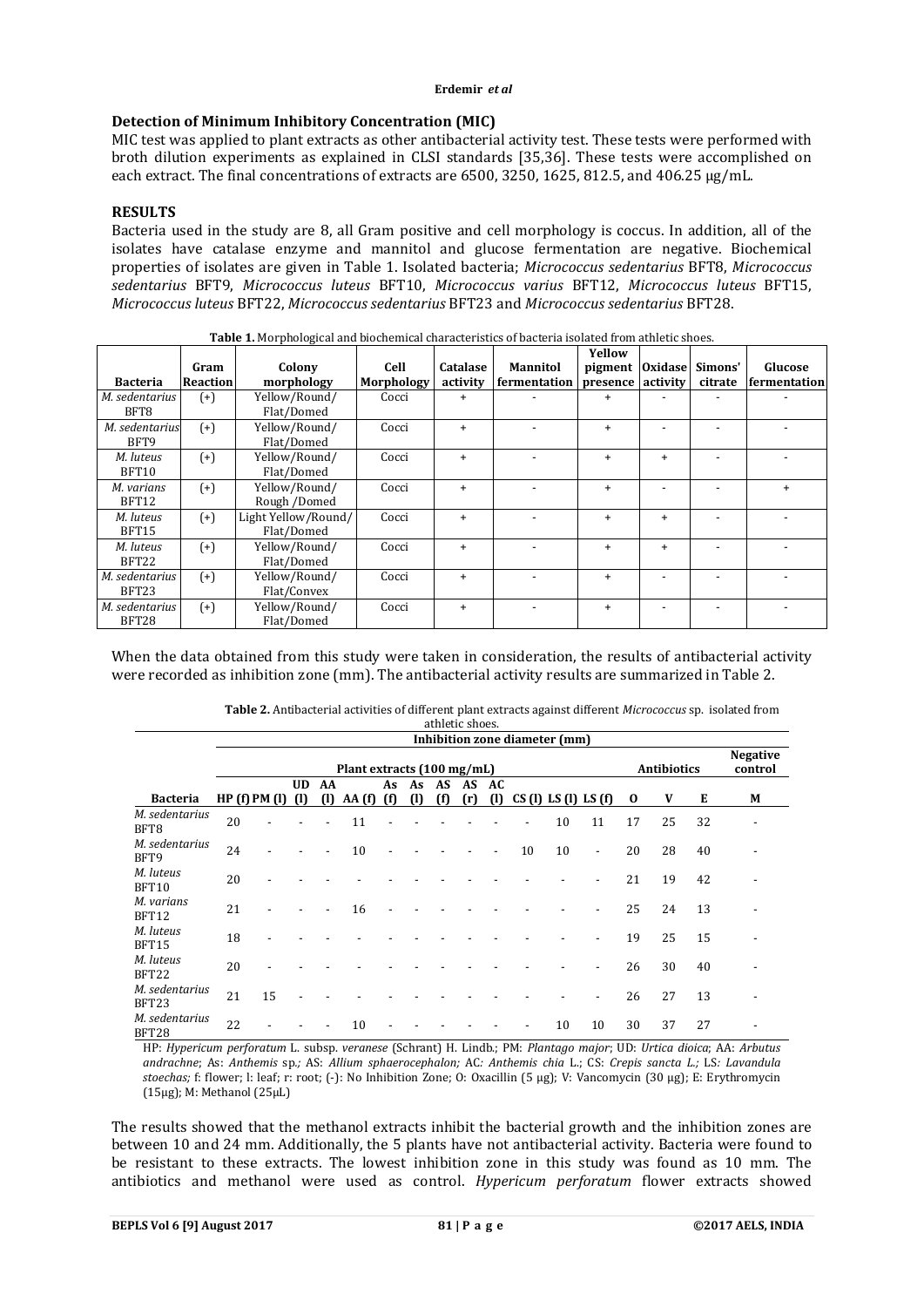antibacterial activity against all bacterial species in the research. Leaf extracts of *Plantago major* plant showed activity against 1 isolate, while leaf extracts of *Urtica dioica* and *Arbutus andrachne* showed no bactericide activity. *Arbutus andrachne* flower extracts have different antibacterial activities on 4 bacteria. It has been determined that *Anthemis* sp., *Allium sphaerocephalon* and *Anthemis chia* extracts do not exhibit antibacterial activity against any bacteria. *Crepis sancta* and *Lavandula steochas* plant extracts showed antibacterial activity similar to bacteria (Table 2).

In this part of our study, broth dilution method was also used to determine the minimum inhibitory concentration as antibacterial activity. In Table 3, the MICs of extracts are summarized. The MIC values of the plant extracts were tested to a concentration from 6500 μg/mL to 406 μg/mL. As a result of the studies, the lowest minimum inhibitory concentration was obtained from different plants as 812,5µg/mL. These are *Hypericum perforatum* (flower), *Arbutus andrachne* (flower), *Crepis sancta* (leaf) and *Lavandula stoechas* (leaf) (Table 3).

**Table 3.** Minimum inhibitory concentrations of different plant extracts against different *Micrococcus* sp. isolated from athletic shoes.

|                         | Plant Extracts (µg/mL) |               |              |                      |            |                 |           |           |           |       |           |           |           |
|-------------------------|------------------------|---------------|--------------|----------------------|------------|-----------------|-----------|-----------|-----------|-------|-----------|-----------|-----------|
|                         |                        |               | <b>UD</b>    |                      |            |                 |           |           |           |       |           |           |           |
| Bacteria                | HP(f)                  | <b>PM</b> (1) | $\mathbf{u}$ | AA (1)               | AA(f)      | As $(f)$        | As $(1)$  | AS (f)    | AS(r)     | AC(1) | CS(1)     | LS(1)     | LS(f)     |
| M. sedentarius<br>BFT8  | 1625                   | <b>NT</b>     | NT           | <b>NT</b>            | 1625       | NT              | NT        | <b>NT</b> | NT        | NT    | NT        | 812,5     | 1625      |
| M. sedentarius<br>BFT9  | 812,5                  | <b>NT</b>     | NT           | <b>NT</b>            | 1625       | NT              | <b>NT</b> | <b>NT</b> | <b>NT</b> | NT    | 812,5     | 1625      | <b>NT</b> |
| M. luteus BFT10         | 1625                   | <b>NT</b>     | NT           | <b>NT</b>            | NT         | NT              | <b>NT</b> | <b>NT</b> | NT        | NT    | NT        | <b>NT</b> | <b>NT</b> |
| M. varians<br>BFT12     | 1625                   | <b>NT</b>     | NT           | <b>NT</b>            | 1625       | NT              | <b>NT</b> | <b>NT</b> | NT        | NT    | <b>NT</b> | <b>NT</b> | <b>NT</b> |
| M. luteus BFT15         | 812,5                  | NT            | NT           | <b>NT</b>            | NT         | NT              | NT        | NT        | NT        | NT    | <b>NT</b> | <b>NT</b> | <b>NT</b> |
| M. luteus BFT22         | 812,5                  | <b>NT</b>     | NT           | <b>NT</b>            | NT         | NT              | NT        | NT        | <b>NT</b> | NT    | NT        | <b>NT</b> | <b>NT</b> |
| M. sedentarius<br>BFT23 | 1625                   | 1625          | NT           | <b>NT</b>            | NT         | NT              | <b>NT</b> | <b>NT</b> | <b>NT</b> | NT    | <b>NT</b> | <b>NT</b> | <b>NT</b> |
| M. sedentarius<br>BFT28 | 1625<br>$\sim$         | <b>NT</b>     | NT           | <b>NT</b><br>$- - -$ | 812,5<br>. | NT<br>_ _ _ _ _ | <b>NT</b> | NT        | NT        | NT    | NT<br>.   | 1625      | 3250      |

HP: *Hypericum perforatum* L. subsp. *veranese* (Schrant) H. Lindb.; PM: *Plantango major*; UD: *Urtica dioica*; AA: *Arbutus andrachne*; As: *Anthemis* sp.*;* AS: *Allium sphaerocephalon;* AC*: Anthemis chia* L.; CS: *Crepis sancta L.;* LS*: Lavandula stoechas;* f: flower; l: leaf; r: root; NT= Not Tested

### **DISCUSSION**

The number of plants used for therapeutic purposes worldwide is around 21,000. In our country, only about 500 of 9000 plant species are used for therapeutic purposes [37]. Plant oils and extracts have been used for different purposes for hundreds of years [38]. Biologically active compounds have proven to be abundant sources, many of compounds are used to develop new pharmaceutical drugs [39]. This study confirms that different organs of many plants have antibacterial activities.

As a result of this study, it was found that only one plant extract exhibited antibacterial activity against all of Gram-positive bacteria, *Hypericum perforatum* L. The extracts of this plant were found to be effective in the 18-24 mm inhibition zone interval against test organisms (Table 2). *Hypericum* extract has been reported to exhibit bactericidal activity against a number of bacterial strains, including *Staphylococcus aureus*, *Proteus vulgaris*, *Escherichia coli* and *Pseudomonas aeruginosa* [40]. Keles *et a*l., [41] has been reported that *H. perforatum* extract has a wide range of inhibitor activity. The *H. perforatum* extract has been reported to exhibit an inhibitory effect of 14-16 mm against *Staphylococcus aureus* and *Streptococcus agalactiae*, respectively. These results also support the results obtained from our study. Ranccic *et al*. [42] reported that *H. perforatum* extract had a 5mm inhibition zone against *S. aureus*, our results are better than this study in the literature. This difference between studies can be attributed to the phytochemical differences between plant species, the antibacterial effects of plant groups being different. In addition, the cell wall of Gram-positive bacteria permits the passage of volatile oils and hydrophobic substances since it is in directly contact with the phospholipid bilayer of the membrane. This study confirms that above-ground organs of plants have antibacterial activity.

As a result of our study, the extracts of flowers and roots of *Allium sphaerocephalon* plant were found to have no antibacterial activity against any test bacteria (Table 2). In Redzi'c [43] research, he used disk diffusion method for *in vitro* antimicrobial activity and he has screened fresh leaf extracts against five bacteria and two fungal strains, and found a weak bactericidal effect. Our results did not show the presence of antibacterial activity. These results support our work. Abuhamdah *et al*., [44] reported that *A. andrachne* extract did not inhibit 3 test bacteria. This result is supported to our studies (Table 2). Antibacterial activity studies with *U. diocia* revealed no antibacterial activity against bacterium (Table 2).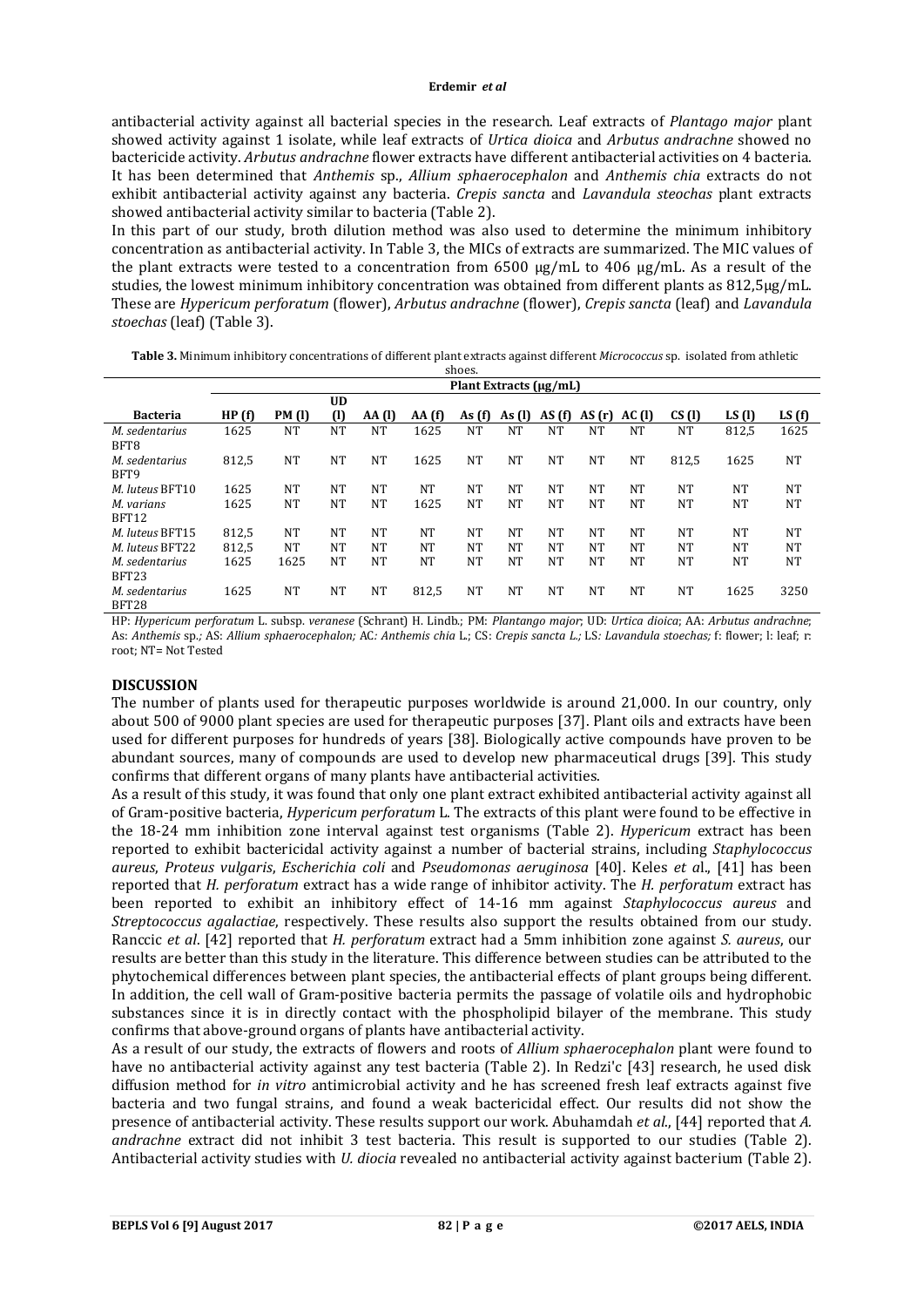Ertürk and Demirkol [45] reported that *U. diocia* have not antibacterial activity against *S. aureus*. This supports our results.

As a result of our studies, the lowest minimum inhibitory concentration was obtained as 812.5 μg/mL of different plant extracts (Table 3). Dordevic *et* al. [46] reported a minimum inhibitory concentration, the value is 3.13 mg/mL for *H. annulatum* and *H. elegans* essential oils against *S. aureus*. Another study reported that the volatile oil isolated from the aerial parts of *H. rumeliacum* exhibited moderate activity against all tested bacteria, while the MIC value was between 3.80-17.20 mg/mL [47]. The MIC value of *Arbutus andrachne* was found to be 812.5 μg/mL in our study (Table 3). In a study with *Arbutus pavarii*, the minimum inhibitor concentration was reported as a higher value (4.86 mg/mL) [48]. These outcomes are better than the results of Alsabri *et al*. [48]. According to the study results of Aligiannis *et a*l. [49] for classification of plant materials on MIC results, all plant extracts showing the lowest MIC value of 812.5 μg/mL which we find are considered as weak inhibitors against test pathogens.

# **CONCLUSION**

As a result, most of the plants used in the study showed antibacterial activity against test bacteria. This study is thought to be useful for the find of new drugs of plant origin. *In vitro* and *in vivo* studies should be investigated in more detail to ensure that the plants have the best antibacterial activity in their search for new drugs. In addition, the investigation of the chemical composition of plant extracts with activity, and all fractions should be tested in laboratory conditions to do multidirectional research is useful.

**CONFLICT OF INTEREST:** The authors declare that there is no conflict of interest.

### **ACKNOWLEDGEMENT**

This study was supported by Scientific Research Projects, BAP, (Project number: 14/052). We thank to Dr. Olcay CEYLAN of Mugla Sitki Kocman University for his kind support.

#### **REFERENCES**

- 1. Powell, F.C. (1994). Sports dermatology. J. Eur. Acad. Dermatol. Venerol., 3 (1): 1–15.
- 2. Adams, B.B. (2002). Dermatologic disorders of the athlete. Sports Med., 32 (5): 309-321.
- 3. Decker, M.D., Lybarger, J.A., Vaughn, W.K., Hutcheson, R.H.Jr., & Schaffner, W. (1986). An outbreak of staphylococcal skin infections among river rafting guides. Am. J. Epidemiol. 124 (6): 969–976.
- 4. Nguyen, D.M., Mascola, L., Brancoft, E. (2005). Recurring methicillin-resistant *Staphylococcus aureus* infections in a football team. Emerg. Infect. Dis., 11 (4): 526–532.
- 5. CDC (Centers for Disease Control). (1962). Staphylococcal infections in Wrestlers. Iowa: MMWR Morb Mortal Wkly Rep. 11: 152.
- 6. Brenner, I.K.M., Shek, P.N., & Shephard, R.J. (1994). Infection in athletes. Sports Med., 17: 86–107.
- 7. Conklin, R.J. (1990). Common cutaneous disorders in athletes. Sports Med., 9: 100-119.
- 8. Mast, E.E., & Goodman, R.A. (1997). Prevention of infectious disease transmission in sports. Sports Med., 1: 1-7.
- 9. Stacey, A., & Atkins, B. (2000). Infectious diseases in rugby players. Sports Med., 29: 211-220.
- 10. Lindenmayer, J.M., Schoenfeld, S., O'Grady, R., & Carney, J.K. (1998). Methicillin resistant *Staphylococcus aureus* in a high school wrestling team and the surrounding community. Arch. Intern. Med., 158 (8): 895-899.
- 11. Sosin, D. M., Gunn, R. A., Ford, W. L., & Skaggs, J. W. (1989). An outbreak of furunculosis among high school athletes. Am. J. Sports Med., 17 (6): 828-832.
- 12. Adams, B.B. (2001). Adolescent medicine: state of the art reviews. Sports Derm., 12: 305–322.
- 13. Kantor, G.R., & Bergfeld, W.F. (1988). Common and uncommon dermatologic diseases related to sports activities. Exerc. Sport Sci. Rev., 16 (1): 215-253.
- 14. Turbeville, S.D., Cowan, L.D. & Greenfield, R.A. (2006). Infectious disease outbreaks in competitive sports: a review of the literature. Am. J. Sports Med., 34 (11): 1860–1865.
- 15. Daum, R.S. (2007). Skin and soft-tissue infections caused by methicillin-resistant *Staphylococcus aureus*. N. Engl. J. Med., 357 (4): 380-390.
- 16. Naimi, T. S., LeDell, K.H., Como-Sabetti, K., Borchardt, S.M., Boxrud, D.J., Etienne, J., Johnson S.K., Vandenesch F., Fridkin S., O'Boyle C., Danila R.N., & Lynfield R. (2003). Comparison of community-and health care–associated methicillin-resistant *Staphylococcus aureus* infection. JAMA, 290 (22): 2976-2984.
- 17. Klevens, R. M., Morrison, M. A., Nadle, J., Petit, S., Gershman, K., Ray, S., Harrison L.H., Lynfield R., Dumyati G., Townes J.M., Craig A.S., Zell E.R., Fosheim G.E., McDougal L.K., Carey R.B., & Fridkin S.K. (2007). Invasive methicillin-resistant *Staphylococcus aureus* infections in the United States. JAMA, 298 (15): 1763-1771.
- 18. CDC (Centers for Disease Control and Prevention). (2003). Methicillin resistant *Staphylococcus aureus* infections among competitive sports participants. Colorado, Indiana, Pennsylvania, and Los Angeles County: 2000-2003, USA, MMWR Morb Mortal Wkly Rep., 52(33): 793-795.
- 19. Begier, E. M., Frenette, K., Barrett, N. L., Mshar, P., Petit, S., Boxrud, D. J., Watkins-Colwell K., Wheeler S., Cebelinski E.A., Glennen A., & Nguyen, D. (2004). A high-morbidity outbreak of methicillin-resistant *Staphylococcus aureus* among players on a college football team, facilitated by cosmetic body shaving and turf burns. Clin. Infect. Dis., 39 (10): 1446-1453.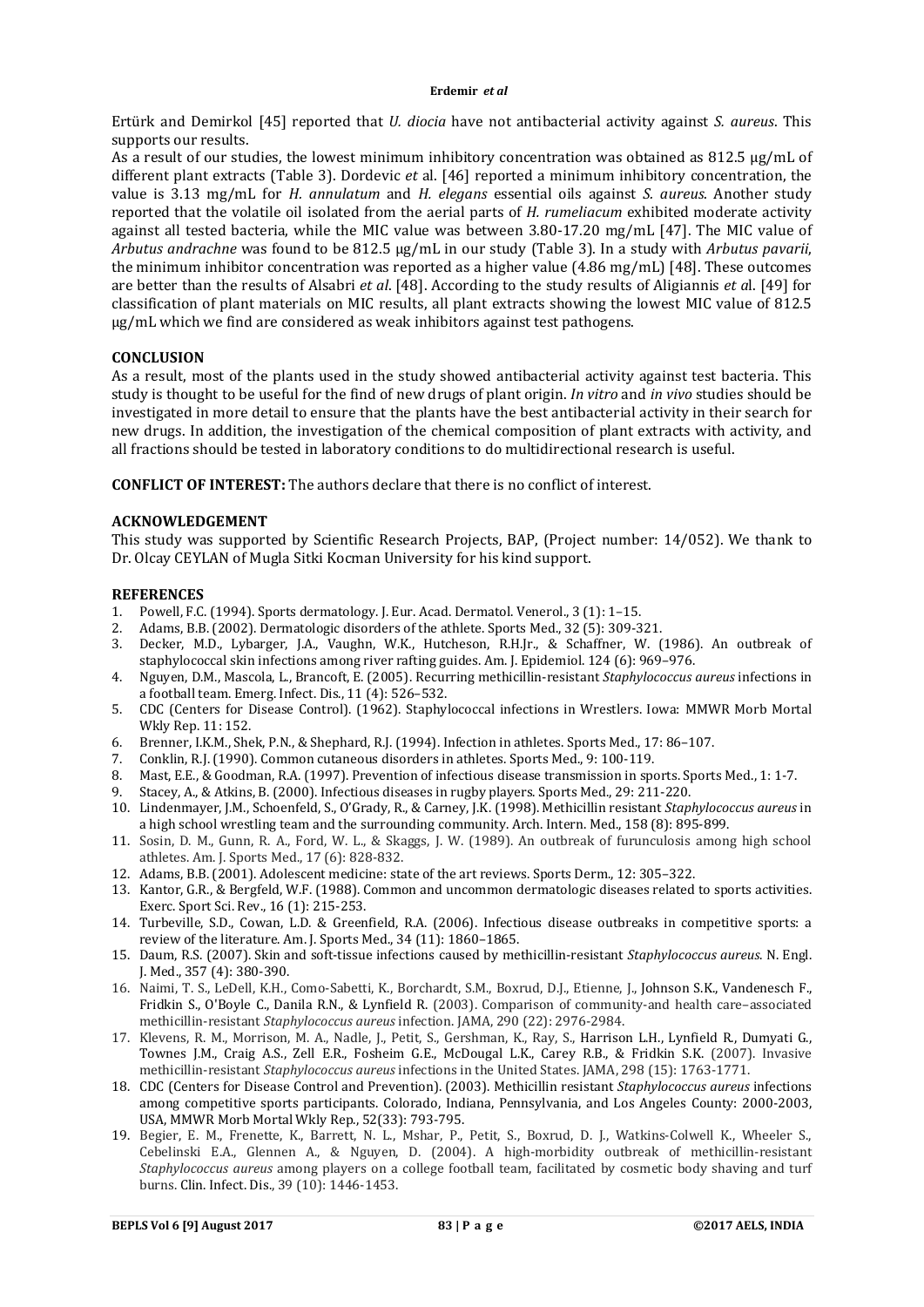- 20. Rihn, J.A., Posfay-Barbe, K., & Harner, C.D., et al. (2005). Community-acquired methicillin-resistant *Staphylococcus aureus* outbreak in a local high school football team unsuccessful interventions. Pediatr. Infect. Dis. J., 24 (9): 841–843.
- 21. Srivastava, J., Lambert, J. & Vietmeyer, N. (1996). Medicinal plants, An expanding role in development. World Bank Technical Paper, Washington p:320
- 22. Nascimento, G.G.F., Lacatelli, J., Freitas, P.C., & Silva, G.L. (2000). Antibacterial activity of plant extracts and phytochemicals on antibiotic-resistant bacteria. Braz. J. Microbiol., 31 (4): 247–256.
- 23. Ceylan, A. (1997). Tıbbi Bitkiler-II. Ege Üniversitesi Ziraat Fakültesi Yayınları, Bursa Kültür Sanat Yayıncılık, Bursa 481: 144-161. (*in Turkish*)
- 24. Gilani, A.H., Aziz, N., Khan, M.A., Shaheen, F. Jabeen, Q., Siddiqui, B.S. & Herzig J.W. (2000). Ethnopharmacological evaluation of the anticonvulsant, sedative and antispasmodic activities of *Lavandula stoechas* L. J. Ethnopharmacol., 71: 161-167.
- 25. Davis, P.H. (1982). The Flora of Turkey and The East Aegean Islands. The University Press, Edinburgh 7:76-77.
- 26. Galvez, M., Martin-Cordero, C., Houghton, P.J. & Ayuso, M.J. (2005). Antioxidant activity of methanol extracts obtained from *Plantago* species. J. Agric. Food Chem., 53: 1927-1933.
- 27. Zubair, M. (2010). Genetic and environmental effects on polyphenols in *Plantago major*. Hortic. Agric. Sci., 1: 1- 30.
- 28. Gadzovska-Simic S., Tusevski O., Antevski S., Atanasova-Pancevska N., Petreska J., Stefova M., Kungulovski D., & Spasenoski M. (2012). Secondary metabolite production in *Hypericum perforatum* L. cell suspensions upon elicitation with fungal mycelia from *Aspergillus flavus*. Arch. Biol. Sci. Belgrade., 64 (1): 113-121.
- 29. Stearn, W.T. (1980). *Allium* L. (Eds. Tutin, T.G., Heywood, V.H., Burges, N.A., Moore, D.M., Valentine, D.H., Walters, S.M., Webb, D.A., Chater, A.O., & Richardson, I.B.K.) Flora Europaea 5, Cambridge University Press, Cambridge, pp. 49–69
- 30. Okmen, A.S. (2015). Antioxidant and antibacterial activities of different plants extracts against *Staphylococcus aureus* isolated from soccer player's shoes and knowledge and applications about foot hygiene of the soccer players. Afr. J. Tradit. Complement. Altern. Med., 12 (3): 143-149.
- 31. Cowan, S.T. & Steel, K.J. (1965). Manual for the Identification of Medical Bacteria. Cambridge University Press, London
- 32. Monica, C. (1991). Medical Laboratory manual for Tropical countries. *Vol. 1*, Tropical Health Technology, United Kingdom
- 33. Holt, J.G., Krieg, N.R., Sneath, P.H.A., & Williams, S.T. (1994). Bergey's manual of determinative bacteriology. Williams and Wilkins, Baltimore
- 34. Bauer A.W., Kirby W.M., Sherris J.C., & Turck M. (1966). Antibiotic susceptibility testing by a standardized single disk method. Am. J. Clin. Path., 45 (4): 493-496.
- 35. CLSI (Clinical and Laboratory Standards Institute). (2003). Methods for Dilution Antimicrobial Susceptibility Test for Bacteria that Grow Aerobically; Approved Standard M7-A 6th edn. National Committee for Clinical Laboratory Standards. Wayne, Philadelphia.
- 36. CLSI (Clinical and Laboratory Standards Institute). (2006). Performance Standards for Antimicrobial Susceptibility Testing. 16th Informational Supplement M100-S16. National Committee for Clinical Laboratory Standards. Wayne, Philadelphia.
- 37. Koç, H. (2002). Bitkilerle sağlıklı yaşam. Gaziosmanpaşa Üniversitesi (Tokat). Ümit Ofset Basımevi, Ankara (*in Turkish*)
- 38. Jones, F.A. (1996). Herbs useful plants. Their role in history and today. Eur. J. Gastroenterol. Hepatol., 8: 1227– 1231.
- 39. Palombo, E.A. (2011). Traditional medicinal plant extracts and natural products with activity against oral bacteria: potential application in the prevention and treatment of oral diseases. Evid. Based. Complement. Alternat. Med., Volume 2011: Article ID 680354, 15 pages doi:10.1093/ecam/nep067.
- 40. Barbagallo, C., & Chisari G. (1987). Antimicrobial activity of three *Hypericum* species. Fitoterapia., 58 (3): 175– 177.
- 41. Keleş, O., Ak, S., Bakırel, T., & Alpınar, K. (2001). Türkiye'de yetişen bazı bitkilerin antibakteriyel etkisinin incelenmesi. Turk J. Vet. Anim. Sci., 25: 559-565 (*in Turkish*).
- 42. Ranccic, A., Sokovic, M., Vukojevic, J., Simic, A., Marin, P., Duletic-Lausevic, S. & Djokovic, D. (2005). Chemical composition and antimicrobial activities of essential oils of *Myrrhis odorata* (L.) Scop, *Hypericum perforatum* L. and *Helichrysum arenarium* (L.) Moench. J. Essent. Oil Res., 17 (3): 341-345.
- 43. Redzi´c S, Pilipovi´c, S. & Pilav, E. (2008). Comparative analysis of anti-microbial activity of fresh extracts of certain species of genus *Allium* L. (Alliaaceae). Planta. Med., 74 (09): PA184.
- 44. Abuhamdah, S., Abuhamdah, R., Al-Olimat, S. & Chazot, P. (2013). Phytochemical investigations and antibacterial activity of selected medicinal plants from Jordan. European. J. Med. Plant., 3 (3): 394–404.
- 45. Ertürk, Ö., & Demirkol E. (2014). The effect of some medicinal plant extracts on biochemical, physicochemical, and antimicrobial activity of exract added yogurt. Harran Üniv. Vet. Fak. Derg., 3 (2): 78-83.
- 46. Dordevic, A.S., Lazarevic, JS., Mitic, V.D., Palic, R.M., & Stojanovic, G.S. (2013). Antimicrobial activity of *Hypericum annulatum* Moris. and *Hypericum elegans* Stephan Ex. Willd. essential oils from Serbia. Chem. Ind. & Chem. Eng. Q., 19 (1): 7−11.
- 47. Couladis, M., Chinou, I.B., Tzakou, O., & Petrakis, P.V. (2003). Composition and antimicrobial activity of the essential oil of *Hypericum rumeliacum* subsp. apollinis (Boiss. & Heldr.). Phytother. Res., 17 (2): 152-154.